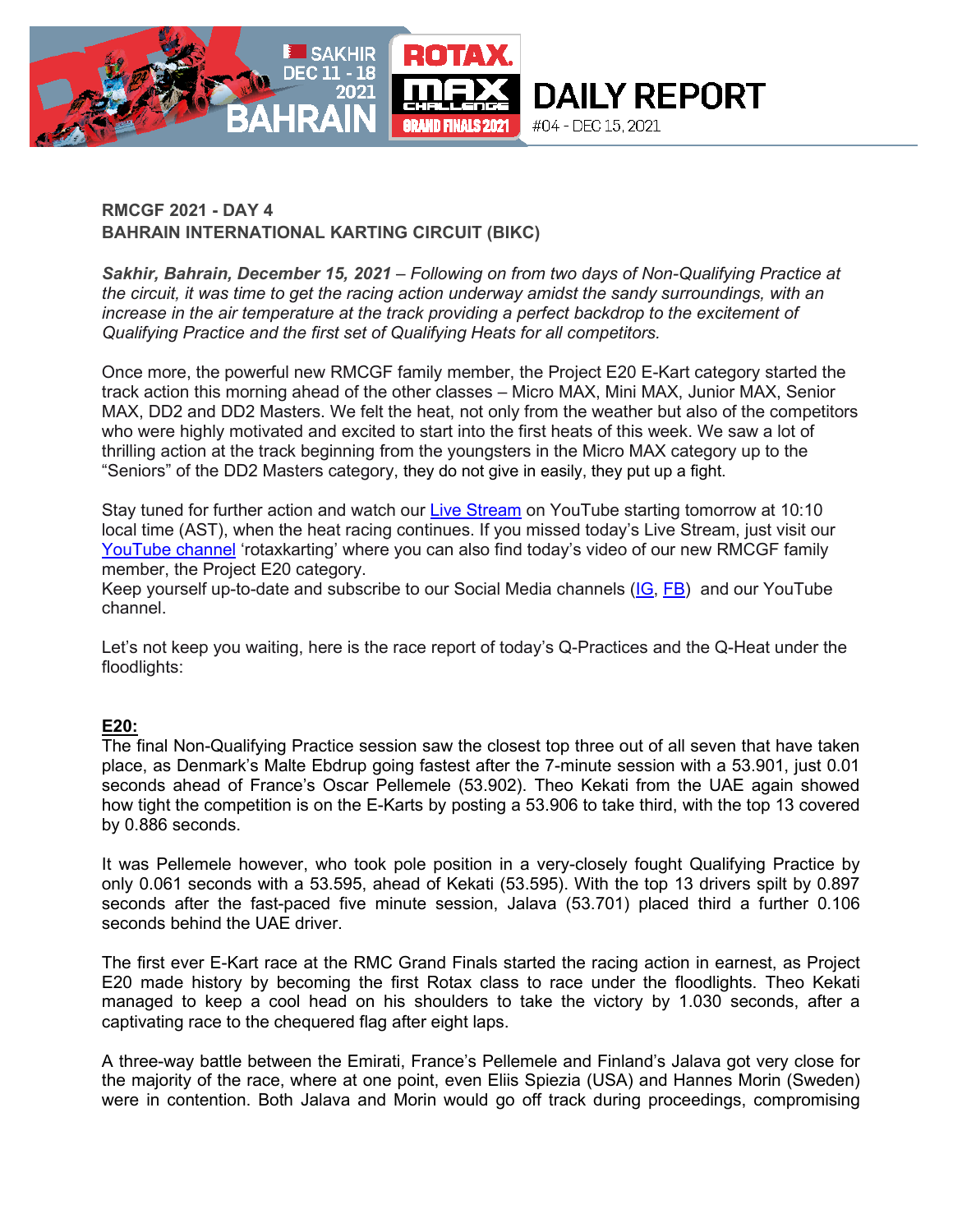

their initial efforts. Pellemele would finish in second, beating Poland's David Aulejtner to the line by only 0.001 seconds, with Spiezia and Jalava completing the top five.

### **Micro MAX:**

Hungary's Nimrod Nogradi completed a dominance of all seven practice sessions for Micro MAX in Sahkir, going top of the times with a 1:01.525, ahead of Nikita Ljubimov from Estonia (1:01.662). Lithuania's Ainis Vibriantis made sure that the distance between third and first was only 0.215 seconds, posting a 1:01.740. The session was also close between the top 27, as just under 1.1 seconds separated them after the 10-minute session.

Finland's Oiva Vettenranta was the star in Qualifying Practice for the 36 drivers, posting a 1:01.562 around the 1.414-km circuit, ahead of Austria's Dragos Avasilcutei (1:01.611) by 0.049 seconds. Ljubimov would round out the top three with a 1:01.613, as the top 30 drivers in the session were within 0.95 seconds of each other.

The UAE's Zain Elhommossany showed both skill, grit and determination to seal the victory in Qualifying Heat 1 by a mere 0.058 from the Czech Republic's Zdenek Babicek, with a fantastic outside overtake on the penultimate lap of the race, having started ninth. Nikita Ljubimov from Estonia would be able to hold on to third at the end of 6 racing laps. The top twelve drivers at the finish were covered from front to back by just under 1.5 seconds, showing how close the drivers are at the front of the field.

#### **Mini MAX:**

In a shortened final practice for the Odds, Lithuania's Dovydas Gudelevicius was fastest on a 58.420, ahead of Great Britain's Scott Marsh (58.588) by 0.168 seconds. Endo Arata from Japan completed a close top three in the Bahraini morning heat, posting a best effort of a 58.629 in the process. 86 thousands of a second covered the top three in Evens, with the Netherlands' Mees Houben leading the way on a 58.370, followed by Lebanon's Christopher El Feghali (58.440) and the USA's Gage Korn (58.456).

In Qualifying Practice for the odd numbered drivers, Poland's Rostyslav Kostyna would end up fastest in the session by 0.005 seconds ahead of Japan's Endo, with both drivers setting a 58.269 and a 58.274 respectively. Mathis Carnejac from France rounded out a top three that was covered by just over a tenth of second, as the #147 posted a 58.376. Canda's Jensen Burnett would set the fastest overall time in the Evens group shortly afterwards, bettering Kostyna's efforts by 0.030 seconds with a 58.239, in front of Lithuania's Markas Silkunas (58.307) and Poland's Borys Lyzen (58.326)

The first Qualifying Heats for Groups  $A + B$  saw a solid Polish 1-2-3, courtesy of Borys Lyzen, Juliusz Ociepa and Rostyslav Kostyna. Lyzen would take the win having started third, Ociepa sixth and Kostyna would only drop one position, as Carnejac was able to keep pace setter Burnett, with the Canadian ending up fifth. A great battle between both Arata and Lthuania's Markas Silkunas for Group C +D ended up with the pair less than a tenth apart at the chequered flag, pulling a slight advantage over Mateja Radenkovic in third, as the #108 was 1.047 seconds off the eventually winner. Behind the Belgian, Latvia's Toms Strele took a solid fourth place finish, whilst the Netherlands' Max Sadurski moved up six places from 11<sup>th</sup> to complete the top five.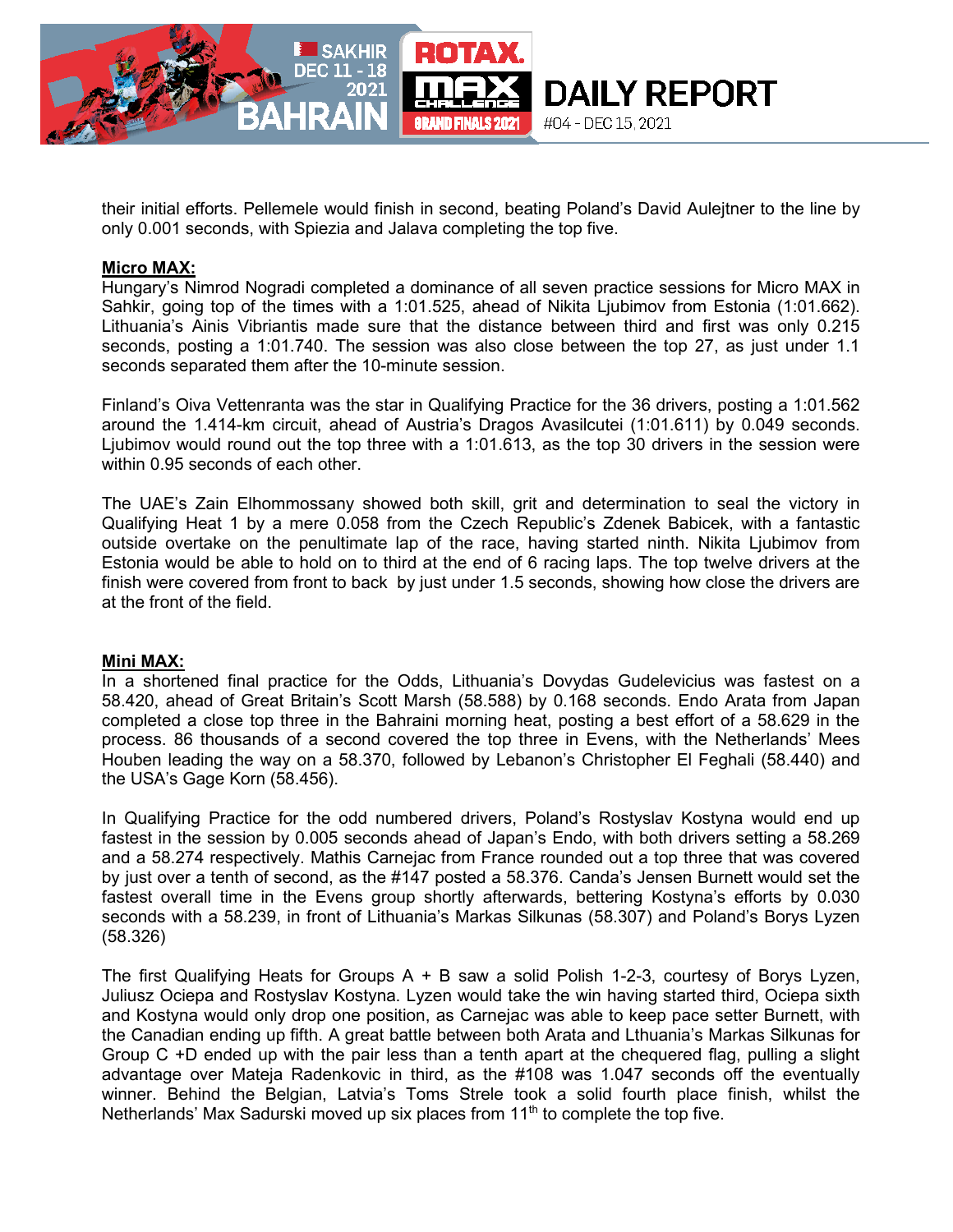

#### **Junior MAX:**

Belgium's Kaï Rillaerts would be able to put himself on the top of the times in the final Odds practice session with a 54.720, 0.108 seconds ahead of France's Teo Blin (54.828). Bruno Mulders from the Netherlands would round off the top three, just 0.001 seconds behind Blin with a 54.829. Tomass Stolcermanis from Latvia is the second driver this RMC Grand Finals to top all practice sessions he has been in, being fastest in the Evens with a 54.762, 0.042 seconds off Rillaerts' best effort in the other group. The Netherlands' Matthijs Terlouw (54.806) and another Latvian in the form of Edgars Vilcans (54.917) completed the top three.

Rillaerts would go on to take the top spot in Odds Qualifying Practice with a 54.545, where the top three were separated by only 59 thousands of a second, courtesy of the Netherlands' Joep Breedved (54.596) and Slovakia's Matej Konik (54.064). But Stolcermanis powered his way to the fastest time overall by 0.37 seconds in the Evens session, posting a 54.175, with the top three covered by 0.056 seconds, with Harry Linden from Great Britain (54.226) and Russia's Mark Koziaev (54.231) following in second and third after the Latvian.

Stolcermanis would stamp his authority in Qualifying Heat 1 for Groups A & B, taking an early lead in proceedings, whilst everyone else battled behind him. Rillaerts would also stay the course in second place, ahead of France's Teo Blin, after starting sixth on the rolling start. Matej Konik kept a hold of fourth place, with Lithuania's Maxim Shchurko over four seconds behind the Slovakian to take fifth. Harry Linden would hold onto win Qualifying Heat 1 for Groups C & D by 1.284 seconds in front of Edgars Vilcans, whilst Italy's Pietro Pons stormed up to third from twentieth, followed by the Dutch pair of Jayden Thien and Enzo Bol.

## **Senior MAX:**

It was a British 1-2 in the final Odds practice, as Callum Bradshaw again posted the fastest time of a 53.593, ahead of countryman Kai Hunter (53.728) by 0.135 seconds. Portugal's Joao Oliveira was just 17 thousands adrift in third place, putting in a best effort of a 53.745. The Brits were also out in full force in the top three in Evens, but it was Kuwait's Fahal Al Khaled that put the #304 on the top of the time sheets with a 53.691, ahead of both Mark Kimber (53.735) and Sean Butcher (53.756), as the top three were split by only 0.065 seconds.

In Qualifying Practice, it was another shining moment for Bradshaw in the afternoon sun, as the Briton would not only set the fastest time in the Odds session, but the best time of all 72 drivers overall with a 53.292. However Kai Hunter was just 0.013 seconds adrift in second (53.305), followed by Serbia's Andrej Petrovic, who put in the third fastest time with a 53.346. France's Paul Fourquemin was the top driver in Evens, putting down a marker of a 53.372-second lap time for the rest to chase. Tereza Babickova from the Czech Republic was second on a 53.454, ahead of Great Britain's Clayton Ravenscroft (53.467).

Qualifying Heat 1 for Groups A & B upped the excitement of close-quarter racing under the floodlights, as a fantastic battle surged its way around the circuit under the night time sky that saw Paul Fourquemin emerge victorious after a close-quarter encounter with Serbia's Andrej Petrovic, with the pair finishing 0.256 seconds after 10 enthralling laps. Bradshaw did initially lead the way, before the sand on the circuit saw the Briton run wide to drop to sixth, but recovered well to take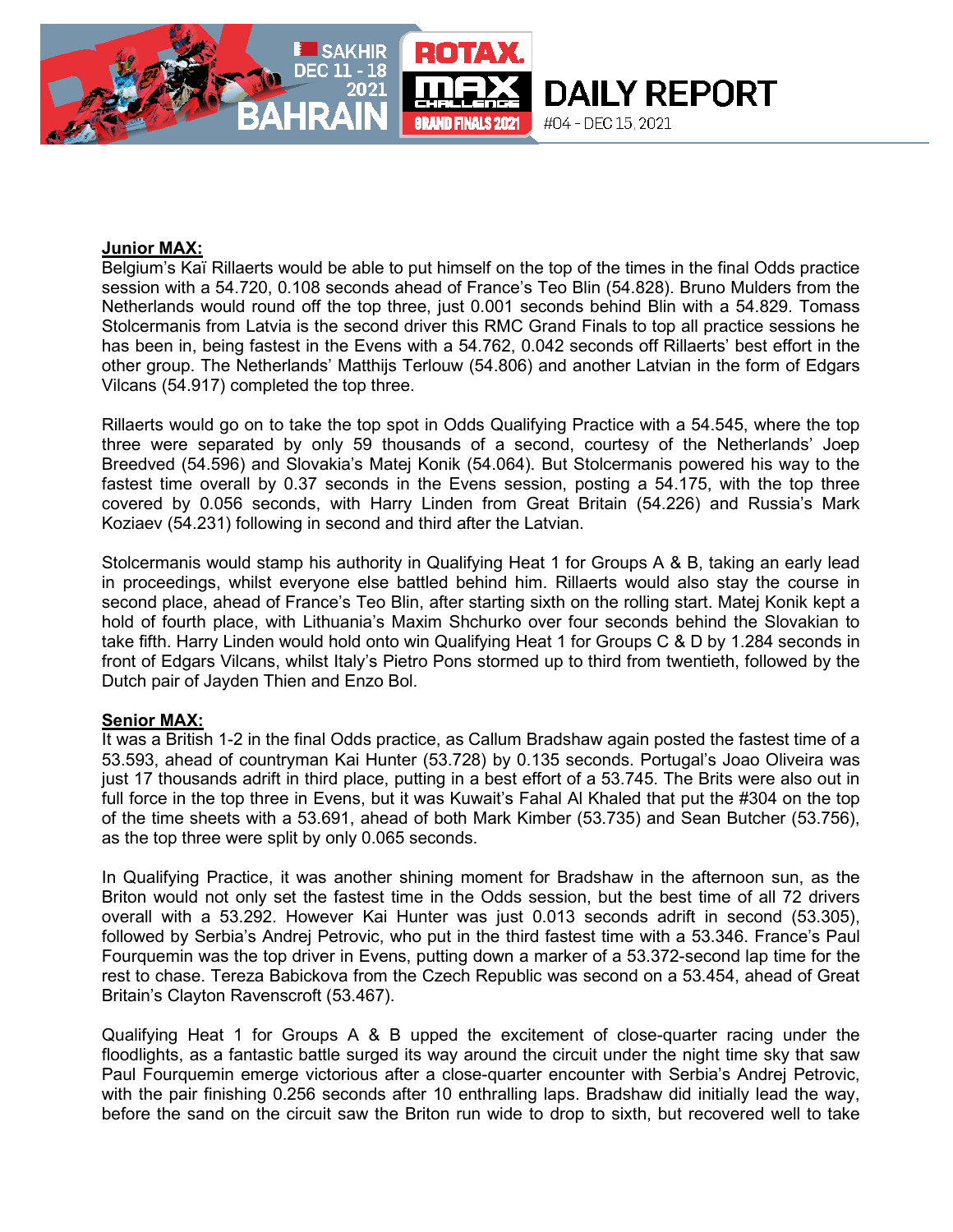

third at the flag. Clayton Ravenscroft would also feature at the sharp end of the field, whilst Sweden's Wilgot Edqvist completed the top five.

The first action for Groups C & D was even more dramatic, as Great Britain's Mark Kimber was able to fight off at least 15 other drivers to win the 10-lap race by 0.116 seconds from Tereza Babickova with Sean Butcher rounding out the top three, as the top 25 drivers were covered by just over 5 seconds at its conclusion. Despite being in the battle for the lead at one point during the race, Kai Hunter made it three Britons in the top four, whilst the UAE's Lachlan Robinson recovered from an early skirmish to reclaim fifth at the finish.

## **DD2:**

David Maslakiewicz was quickest for the Odds in the final practice session, posting the best time of a 52.552, where the top three were within 28 thousands of a second of each other. Vaserlis Dimitris (Greece – 52.570) narrowly missed out by 0.018 seconds behind the Pole, whilst the Netherlands' Martijn Van Leeuwen was a further 0.010 adrift, having put in a best effort of a 52.580. In Evens, Emils Akmens from Latvia would go faster than the other 35 drivers with a 52.790, with the Czech Republic's Eliska Babickova (52.893) a further 0.103 behind. Axel Saarniala would also feature in the top three, as the Finn would put down a best time in the session of a 52.907.

In Qualifying Practice for the Odds, France's Antoine Barbaroux would post the fastest overall time for the 72 drivers in attendance, putting down a marker of a 52.081, pushing the gap between himself and Chile's Gustavo Suarez in second position (52.313) to 0.232 seconds. Italy's Michael Rosina was able to grab third with a 52.349. Odds saw Canada's Gianluca Savaglio take the top time in the session, ahead of Patriks Noels (52.387). It was a 2-3 for Latvia, thanks to Emils Akmens, whose best effort of a 52.388 secured third, 0.001 seconds adrift.

Barbaroux would then go on from his efforts in Qualfiying Practice to comfortably take the win in Qualifying Heat 1 for Groups A & B by 1.390 seconds, setting the fastest lap in the process. Van Leeuwen was also looking pretty racy to find his way to second position, as India's Kyle Kumaran rounded out the top three, a further 0.281 seconds behind, whilst Michael Rosina and Gianluca Savaglio rounded out the top five. Greece's Vasileris also secure his first win in the heats as Groups C & D battled it out in the heats, taking the chequered flag 20.45 second ahead of Chile's Gustavo Suarez, followed by Belgium's Glenn Van Parijs in third. Dawid Maslakiewicz was able to secure fourth, as Sweden;s Charlie Andersen edged out Patriks Noels Locmelis.

#### **DD2 Masters:**

France's Morgan Riche (53.362) would fractionally edge out Argentina's Matias Rodriguez (53.386) by 0.024 seconds in the final practice session, as Bahrain's Mohamed Matar still showed that the #536 could be one to clearly watch this week on home soil, posting a 53.485 to take third.

Canada's Pier-Luc Ouellette was the driver to secure pole position in Qualifying Practice with a 53.034, narrowly grabbing the top time by 0.013 from Riche in the #531, whilst local driver Mohamed Matar rounded out the top three with a 53.075, where they were covered by only 0.041 seconds.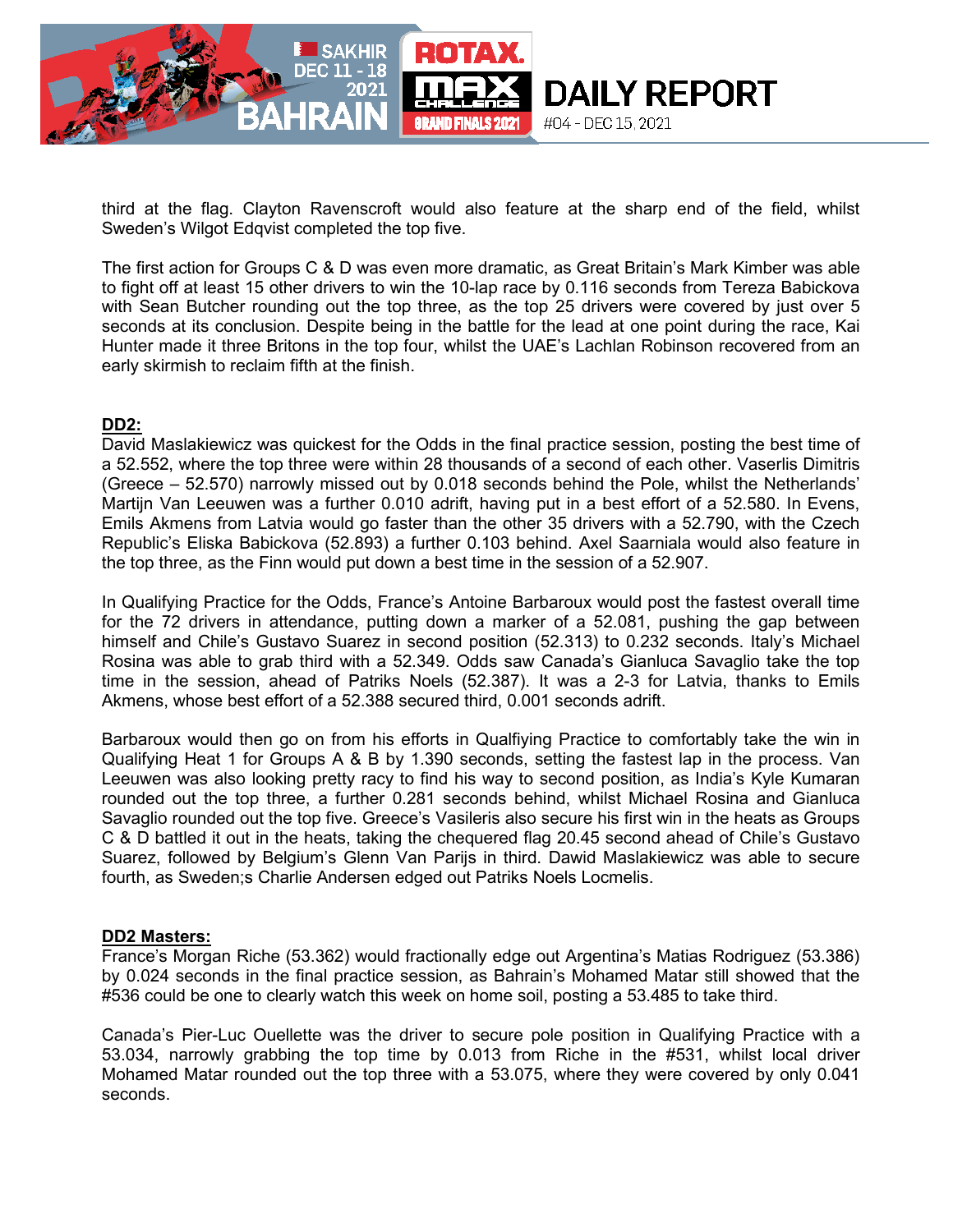

But the end of the day would belong to Riche, who was battling hard against both Ouellette and France's Paul Louveau during the 10-lap encounter. Riche would end up sealing the victory by 0.178 seconds ahead of the Canadian, whilst Louveau would fend off the hard charging duo of Latvia's Henrijs Grube and the USA's Derek Wang, with the pair both vying for a spot in the top three but coming up short.

## **Overall Fastest Lap Times:**

E20: 53.595 | Oscar Pellemele | No. 701 Micro MAX: 1:01.525 | Nimrod Nogradi | No. 5 Mini MAX: 58.239 | Jensen Burnett | No.146 Junior MAX: 54.175 | Tomass Stolcermanis | No. 244 Senior MAX: 53.292 | Callum Bradshaw | No. 311 DD2: 52.081 | Antoine Barbaroux | No. 435 DD2 Masters: 53.034 | Pier-Luc Ouellette | No. 524

Morning Warm-Up gets underway at 08:13 Arabian Standard Time with Project E20 starting the day.

Stay tuned for our upcoming daily reports, which bring the intense and exciting on-track action of the RMCGF to you!

#### **About BRP-Rotax:**

BRP-Rotax GmbH & Co KG, the Austrian subsidiary of BRP Inc., is a leader in the development and production of propulsion systems for the leisure and powersports sector. Founded back in 1920, BRP-Rotax has been committed to future-proof mobility and technological progress for more than 100 years. The innovative Rotax four- and two-stroke high-performance engines are used for BRP products such as Ski-Doo and Lynx snowmobiles, Sea-Doo Personal Watercraft, Can-Am on- and off-road vehicles as well as for karts and recreational aircraft. With sustainable products such as the first zero-emission Lynx HySnow snowmobile or the high-performance E20 e-kart series, BRP-Rotax is also a pioneer in the field of alternative powertrain models. The Upper Austrian company, headquartered in Gunskirchen, currently employs more than 1,500 people and produces engines for the global market.

[www.rotax.com](http://www.rotax.com/)  [www.rotax-kart.com](http://www.rotax-kart.com/)

#### **About BRP**

We are a global leader in the world of powersports vehicles, propulsion systems and boats, built on over 75 years of ingenuity and intensive consumer focus. Our portfolio of industry-leading and distinctive products includes Ski-Doo and Lynx snowmobiles, Sea-Doo watercraft, Can-Am on-and off-road vehicles, Alumacraft, Manitou, Quintrex boats and Rotax marine propulsion systems as well as Rotax engines for karts and recreational aircraft. We complete our lines of products with a dedicated parts, accessories and apparel business to fully enhance the riding experience. With annual sales of CA\$6 billion from over 130 countries, our global workforce is made up of more than 14,500 driven, resourceful people.

[www.brp.com](http://www.brp.com/)

@BRPNews

Ski-Doo, Lynx, Sea-Doo, Can-Am, Rotax, Evinrude, Manitou, Alumacraft, Telwater and the BRP logo are trademarks of Bombardier Recreational Products Inc. or its affiliates. All other trademarks are the property of their respective owners.